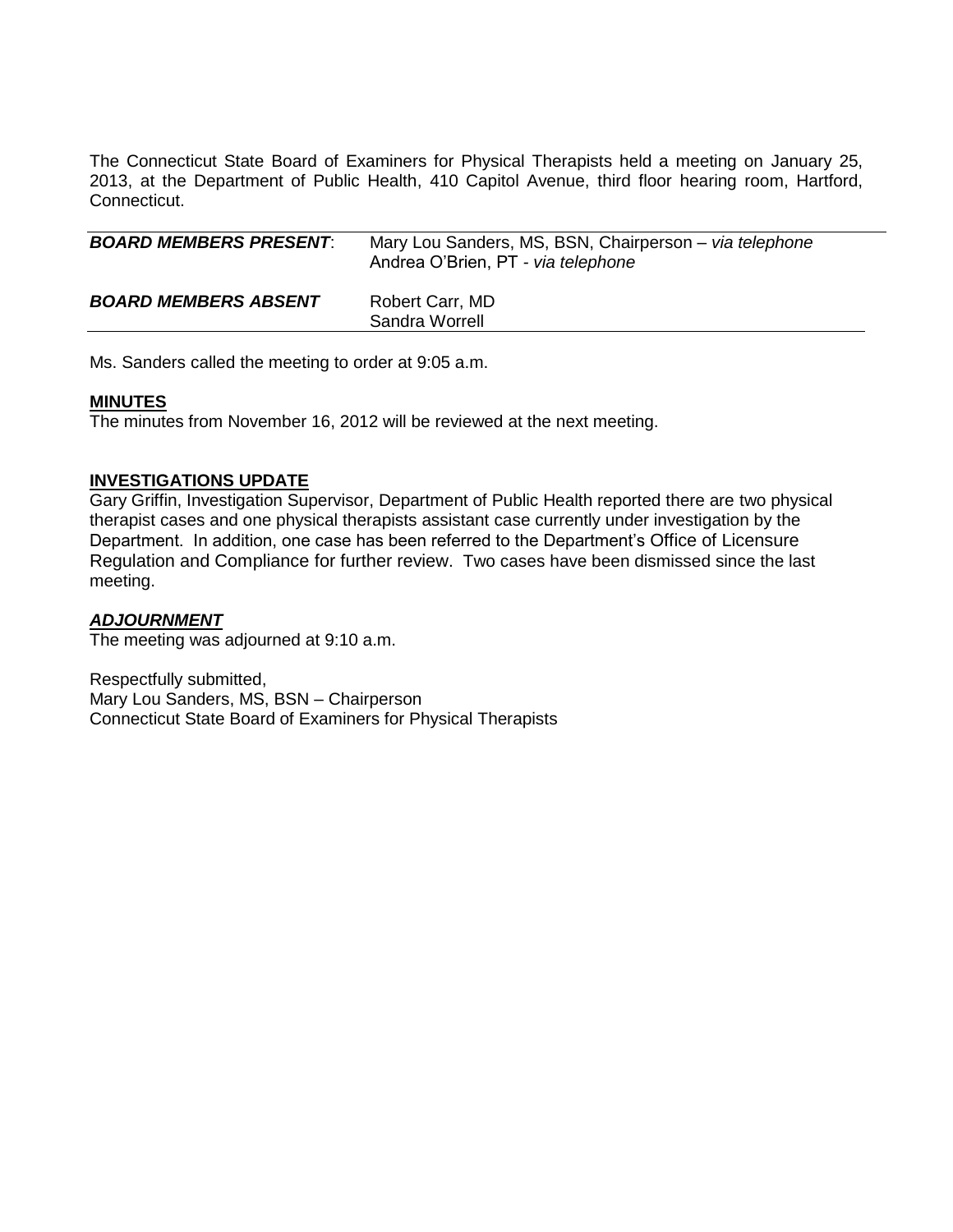The Connecticut State Board of Examiners for Physical Therapists held a meeting on April 19, 2013 at the Department of Public Health, 410 Capitol Avenue, third floor hearing room, Hartford, Connecticut.

| <b>BOARD MEMBERS PRESENT:</b> | Mary Lou Sanders, MS, BSN, Chairperson – via telephone<br>Robert Carr, MD - via telephone<br>Andrea O'Brien, PT - via telephone<br>Sandra Worrell - via telephone |
|-------------------------------|-------------------------------------------------------------------------------------------------------------------------------------------------------------------|
| <b>BOARD MEMBERS ABSENT</b>   | None                                                                                                                                                              |

Ms. Sanders called the meeting to order at 9:02 a.m.

### **MINUTES**

The minutes from the November 16, 2012 and January 25, 2013 meetings were reviewed. Ms. Worrell made a motion, seconded by Ms. O'Brien, to adopt the minutes. The motion passed.

# **INVESTIGATIONS UPDATE**

Gary Griffin, Investigation Supervisor, Department of Public Health reported there are four physical therapist cases and one physical therapists assistant case currently under investigation by the Department. In addition, one case has been referred to the Department's Office of Licensure Regulation and Compliance for further review.

## **NEW BUSINESS**

License Reinstatement Review

Frank Manna, License and Applications Analyst, Department of Public Health presented a reinstatement application for Natalia Glenn, PT.

Ms. O'Brien made a motion, seconded by Ms. Worrell, recommending license reinstatement provided that applicant becomes current with continuing education requirements. The motion passed.

#### *ADJOURNMENT*

The meeting was adjourned at 9:12 a.m.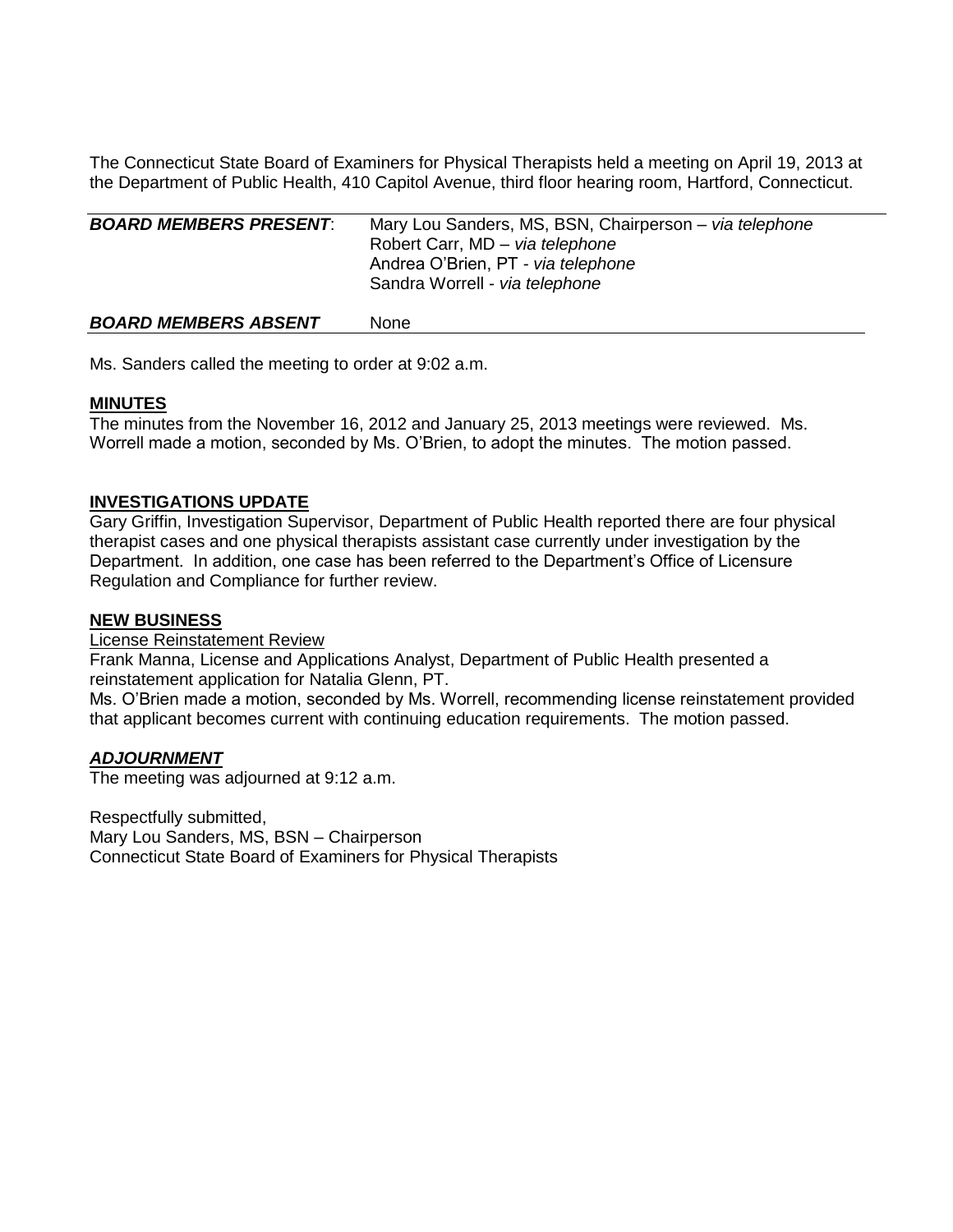The Connecticut State Board of Examiners for Physical Therapists held a meeting on September 6, 2013 at the Department of Public Health, 410 Capitol Avenue, third floor hearing room, Hartford, Connecticut.

| <b>BOARD MEMBERS PRESENT:</b> | Mary Lou Sanders, MS, BSN, Chairperson<br>Robert Carr, MD - via telephone |
|-------------------------------|---------------------------------------------------------------------------|
| <b>BOARD MEMBERS ABSENT</b>   | Andrea O'Brien, PT<br>Sandra Worrell                                      |

Ms. Sanders called the meeting to order at 9:13 a.m.

#### **MINUTES**

Due to lack of a quorum the minutes from April 19, 2013 will be reviewed at the next meeting.

### **INVESTIGATIONS UPDATE**

Gary Griffin, Investigation Supervisor, Department of Public Health reported there are five physical therapist cases and one physical therapists assistant case currently under investigation by the Department. In addition, one case has been referred to the Department's Office of Licensure Regulation and Compliance for further review.

# *ADJOURNMENT*

The meeting was adjourned at 9:15 a.m.